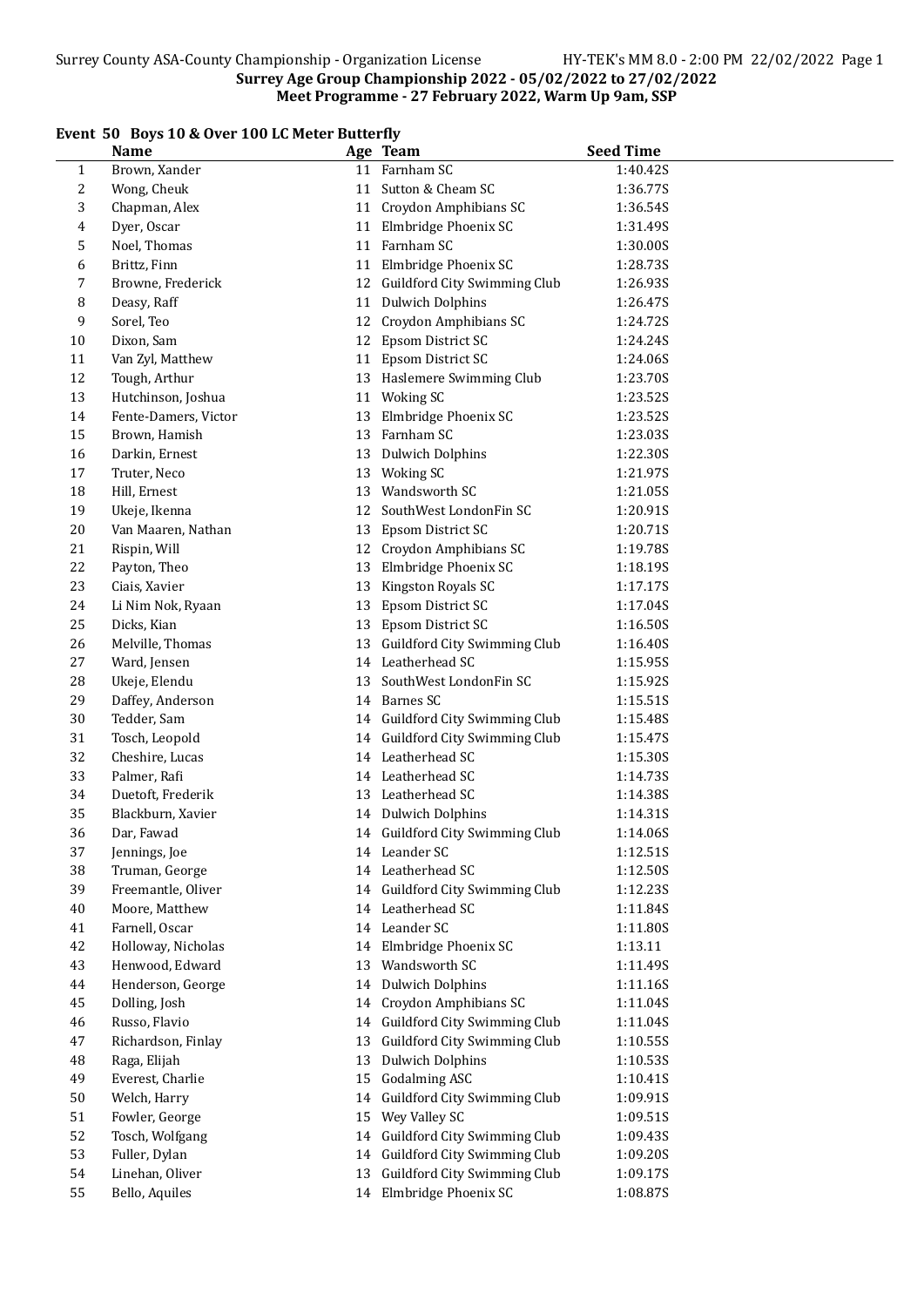#### Event 50 ... (Boys 10 & Over 100 LC Meter Butterfly)

| 56  | Wey, Joe                 |    | 15 Guildford City Swimming Club                      | 1:08.68S |
|-----|--------------------------|----|------------------------------------------------------|----------|
| 57  | Lawlor, James            | 15 | Epsom District SC                                    | 1:07.97S |
| 58  | Parry, James             |    | 15 Farnham SC                                        | 1:07.93S |
| 59  | Douglas, Fletcher        | 15 | Sutton & Cheam SC                                    | 1:07.87S |
| 60  | Burkill, Joshua          | 13 | Sutton & Cheam SC                                    | 1:09.01  |
| 61  | Astbury, Joshua          |    | 16 Wandsworth SC                                     | 1:07.17S |
| 62  | Sonntag, Liam            |    | 16 Redhill & Reigate SC                              | 1:07.13S |
| 63  | Binding, Ethan           |    | 16 Guildford City Swimming Club                      | 1:06.72S |
| 64  | Kelly, Jacob             |    | 15 Guildford City Swimming Club                      | 1:07.43  |
| 65  | Ellender, Max            |    | 15 Dulwich Dolphins                                  | 1:05.96S |
| 66  | Hulme, Sebastian         |    | 16 Leatherhead SC                                    | 1:05.79S |
| 67  | Georgescu-Spiers, Calvin |    | 16 Godalming ASC                                     | 1:05.65S |
| 68  | Van Domselaar, Martin    |    | 17 Sutton & Cheam SC                                 | 1:05.35S |
| 69  | Twomey, Andrew           |    | 16 Epsom District SC                                 | 1:05.27S |
| 70  | Davies, Morgan           |    | 14 Guildford City Swimming Club                      | 1:05.12S |
| 71  | Westsmith, Alex          |    | 17 Leatherhead SC                                    | 1:05.11S |
| 72  | Van Der Leest, Fredrick  |    | 16 Woking SC                                         | 1:04.91S |
| 73  | Payton, Fin              |    | 16 Elmbridge Phoenix SC                              | 1:04.88S |
| 74  | Thomas, Sonny            |    | 16 Leander SC                                        | 1:06.11  |
| 75  | Djidetchian, Theodore    |    | 16 Dulwich Dolphins                                  | 1:04.71S |
| 76  | Lespiau-Curial, Adrien   |    | 15 Leander SC                                        | 1:04.58S |
| 77  | Hatchett, Thomas         |    | 17 Elmbridge Phoenix SC                              | 1:04.43S |
| 78  | Reeve, Nathaniel         |    | 16 Woking SC                                         | 1:04.39S |
| 79  | Palmer, Jacob            |    | 16 Leatherhead SC                                    | 1:04.05S |
| 80  | Readhead, Harry          |    | 17 Guildford City Swimming Club                      | 1:03.99S |
| 81  | Chaudhury, Harry         |    | 14 Croydon Amphibians SC                             | 1:03.81S |
| 82  | Wilson, Daniel           |    | 16 Guildford City Swimming Club                      | 1:03.67S |
| 83  | Fallon, Daniel           | 17 | Epsom District SC                                    | 1:03.60S |
| 84  | Wright, Jonny            | 18 | Kingston Royals SC                                   | 1:03.09S |
| 85  | Gayle, Christian         |    | 15 Guildford City Swimming Club                      | 1:02.72S |
| 86  | Thurlow, Felix           |    | 17 Dulwich Dolphins                                  | 1:02.64S |
| 87  | Readhead, Joseph         |    | 16 Guildford City Swimming Club                      | 1:02.50S |
| 88  | Brett, Andrew            |    | 16 Guildford City Swimming Club                      | 1:02.49S |
| 89  | Lawrie, Alexander        |    | 15 Leander SC                                        | 1:02.44S |
| 90  | Cornelius, Jay           |    | 19 Redhill & Reigate SC                              | 1:02.36S |
| 91  | Clarke, Charlie          |    | 15 Guildford City Swimming Club                      | 1:02.24S |
| 92  | Hicks. Dan               |    | 17 Guildford City Swimming Club                      | 1:01.75S |
| 93  | Howell, Ben              |    | 17 Woking SC                                         | 1:01.53S |
| 94  | Duetoft, Christian       | 17 | Leatherhead SC                                       | 1:00.78S |
| 95  | Brockdorff, Felix        | 16 | Guildford City Swimming Club                         | 1:00.44S |
| 96  | Pickering, Jamie         | 16 | Guildford City Swimming Club                         | 1:00.30S |
| 97  | Brooks, Maxwell          | 19 | <b>Dulwich Dolphins</b>                              | 1:00.25S |
| 98  | Orpin, Aidan             |    | 14 Sutton & Cheam SC                                 | 59.99S   |
| 99  | Fente-Damers, Rafael     |    | 16 Elmbridge Phoenix SC                              | 59.69S   |
| 100 | Christie, Justin         |    | 16 Leatherhead SC                                    | 59.42S   |
| 101 | Malov, Filip             | 17 | Sutton & Cheam SC                                    | 58.97S   |
| 102 | Price, Filip             |    | 18 Guildford City Swimming Club                      | 58.20S   |
| 103 | Mccleave, Nathan         |    | 21 Redhill & Reigate SC                              | 58.60    |
| 104 | Van Der Leest, Hendrik   |    | 18 Woking SC                                         | 56.47S   |
| 105 | Rowett, Ben              |    | 21 Guildford City Swimming Club<br>17 Leatherhead SC | 55.82S   |
| 106 | Morgan, Dominic          |    |                                                      | 55.39S   |

# Event 51 Girls 10 & Over 100 LC Meter Freestyle

| <b>Name</b>         | Age Team              | <b>Seed Time</b> |
|---------------------|-----------------------|------------------|
| Trevor, Caitlin S14 | 19 Kingston Royals SC | 1:37.26          |
| Sengonul, Lara      | 11 Sutton & Cheam SC  | 1:16.37S         |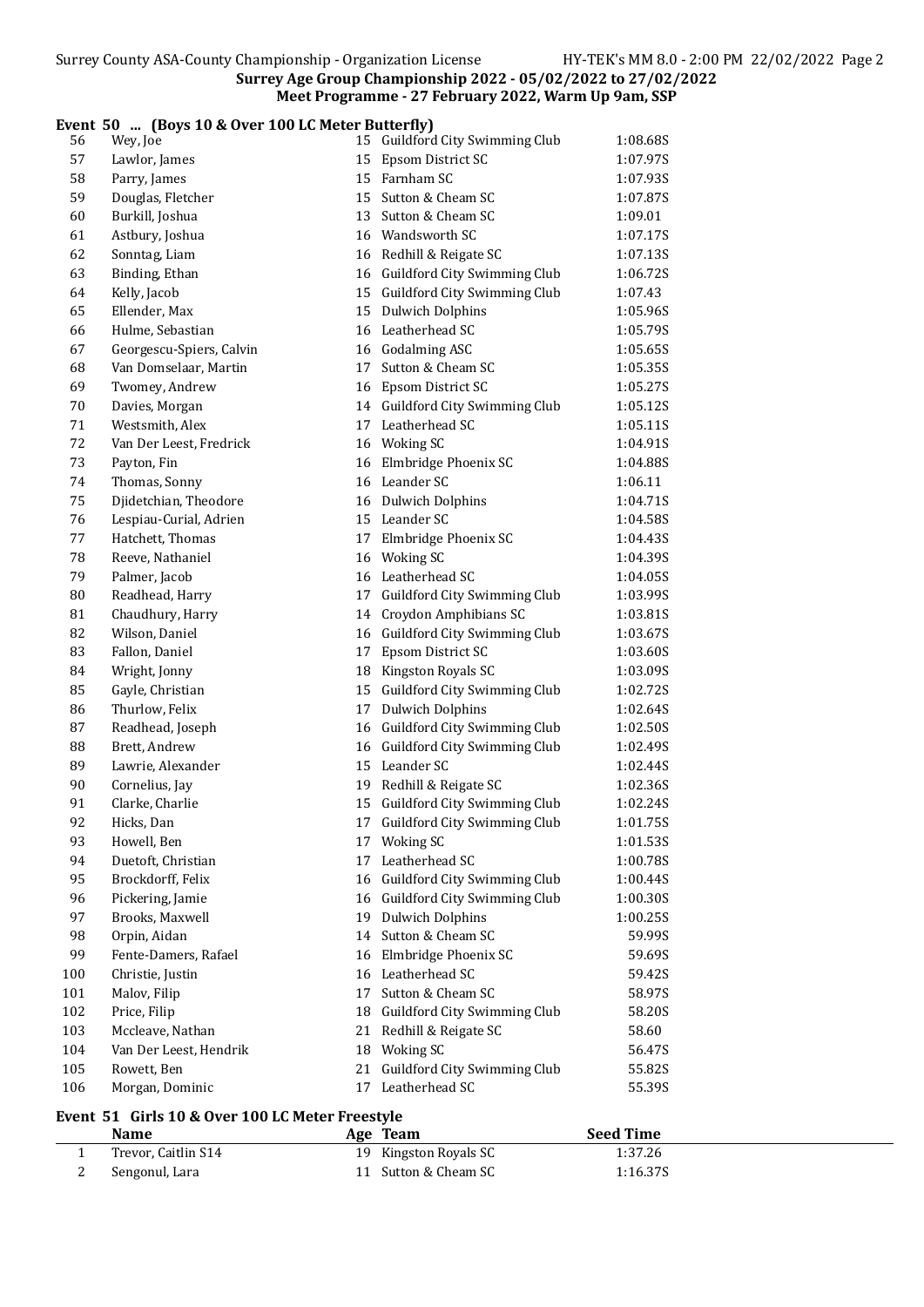#### Event 51 ... (Girls 10 & Over 100 LC Meter Freestyle)

| 3              | Coletta, Aila                   | 10 Guildford City Swimming Club                 | 1:16.34S |
|----------------|---------------------------------|-------------------------------------------------|----------|
| $\overline{4}$ | Walmsley, Naomi                 | 11 Epsom District SC                            | 1:16.25S |
| 5              | Mccavish, Cara                  | 11 Guildford City Swimming Club                 | 1:14.52S |
| 6              | Macleod, Ellie                  | 11 Woking SC                                    | 1:13.19S |
| 7              | Chaudhury, Charlotte            | 12 Croydon Amphibians SC                        | 1:11.49S |
| 8              | Silano, Ella                    | 12 Haslemere Swimming Club                      | 1:11.01S |
| 9              | Kwong, Zoe                      | 12 Guildford City Swimming Club                 | 1:10.97S |
| 10             | Butler, Jessica                 | 12 Guildford City Swimming Club                 | 1:10.74S |
| 11             | Paul, Sofia                     | 12 Guildford City Swimming Club                 | 1:10.71S |
| 12             | Douglas, Lucy                   | 12 Guildford City Swimming Club                 | 1:10.01S |
| 13             | Jones, Ami                      | 12 Leatherhead SC                               | 1:08.66S |
| 14             | Collins, Emily                  | 12 Guildford City Swimming Club                 | 1:07.82S |
| 15             | Johansson, Klara                | 13 Dorking Swimming Club                        | 1:07.74S |
| 16             | Djidetchian, Anna               | 13 Dulwich Dolphins                             | 1:07.63S |
| 17             | Russell, Emilia                 | 12 Kingston Royals SC                           | 1:07.55S |
| 18             | Arnold, Darcey                  | 12 Elmbridge Phoenix SC                         | 1:07.42S |
| 19             | Hornzee, Violette               | 13 Woking SC                                    | 1:07.35S |
| 20             | Emmett, Connie                  | 13 Cranleigh SC                                 | 1:07.23S |
| 21             | Pye, Hannah                     | 13 Guildford City Swimming Club                 | 1:07.235 |
| 22             | Warren, Isabella                | 13 Elmbridge Phoenix SC                         | 1:06.74S |
| 23             | Stone, Lara                     | 13 Guildford City Swimming Club                 | 1:06.12S |
| 24             | Martin, Delilah                 | 13 Haslemere Swimming Club                      | 1:07.07  |
| 25             | Dodd, Holly                     | 13 Leatherhead SC                               | 1:05.67S |
| 26             | Small, Lauren                   | 13 Guildford City Swimming Club                 | 1:05.37S |
| 27             | Humphries, Ella                 | 12 Guildford City Swimming Club                 | 1:04.82S |
| 28             | Johnson, Lily                   | 13 Guildford City Swimming Club                 | 1:04.77S |
| 29             | Bennett, Freya                  | 13 Guildford City Swimming Club                 | 1:06.00  |
| 30             | Pearcey, Elodie                 | 13 Haslemere Swimming Club                      | 1:04.28S |
| 31             | Sheppard, Scarlett              | 12 Guildford City Swimming Club                 | 1:04.13S |
| 32             | Zadeh, Isabelle                 | 14 Guildford City Swimming Club                 | 1:04.07S |
| 33             | Roberts, Evie                   | 14 Dulwich Dolphins                             | 1:03.81S |
| 34             | Stoyanova, Sofia                | 13 Guildford City Swimming Club                 | 1:03.76S |
| 35             | Ince, Isla                      | 13 Guildford City Swimming Club                 | 1:03.74S |
| 36             | Freeze, Ellie                   | 14 Sutton & Cheam SC                            | 1:03.63S |
| 37             | Pflug, Violetta                 | 14 Guildford City Swimming Club                 | 1:03.61S |
| 38             | Alampi, Alice                   | 15 Elmbridge Phoenix SC                         | 1:03.58S |
|                |                                 |                                                 |          |
| 39             | Luzan, Rita                     | 15 Woking SC                                    | 1:03.52S |
| 40             | Shaw, Amelie                    | 15 Guildford City Swimming Club<br>15 Woking SC | 1:03.38S |
| 41             | Hornzee, Bella<br>Milner, Emily | 14 Guildford City Swimming Club                 | 1:03.11S |
| 42             |                                 |                                                 | 1:03.10S |
| 43             | Warmington, Sadie               | 15 Woking SC                                    | 1:03.06S |
| 44             | Knight, Nancy                   | 15 Guildford City Swimming Club                 | 1:02.95S |
| 45             | Emment, Madison                 | 15 Guildford City Swimming Club                 | 1:02.65S |
| 46             | Taylor, Lexi                    | 13 Guildford City Swimming Club                 | 1:02.53S |
| 47             | Cope, Charlie                   | 15 Guildford City Swimming Club                 | 1:02.45S |
| 48             | Tanaka, Mana                    | 15 Woking SC                                    | 1:02.20S |
| 49             | Ashley, Grace                   | 14 Guildford City Swimming Club                 | 1:02.16S |
| 50             | Branson, Tia                    | 15 Guildford City Swimming Club                 | 1:02.04S |
| 51             | Hagberg, Emma                   | 14 Guildford City Swimming Club                 | 1:01.71S |
| 52             | Irwin, Alicia                   | 14 Guildford City Swimming Club                 | 1:01.67S |
| 53             | Stewart, Ruby                   | 15 Guildford City Swimming Club                 | 1:01.30S |
| 54             | Allatt-File, Emma               | 16 Guildford City Swimming Club                 | 1:01.17S |
| 55             | Marsh, Eva                      | 17 Sutton & Cheam SC                            | 1:00.89S |
| 56             | Mortimer, Connie                | 17 Guildford City Swimming Club                 | 1:00.86S |
| 57             | Alston, Clara                   | 18 Epsom District SC                            | 1:02.05  |
| 58             | Whitaker, Bethany               | 18 Guildford City Swimming Club                 | 1:00.83S |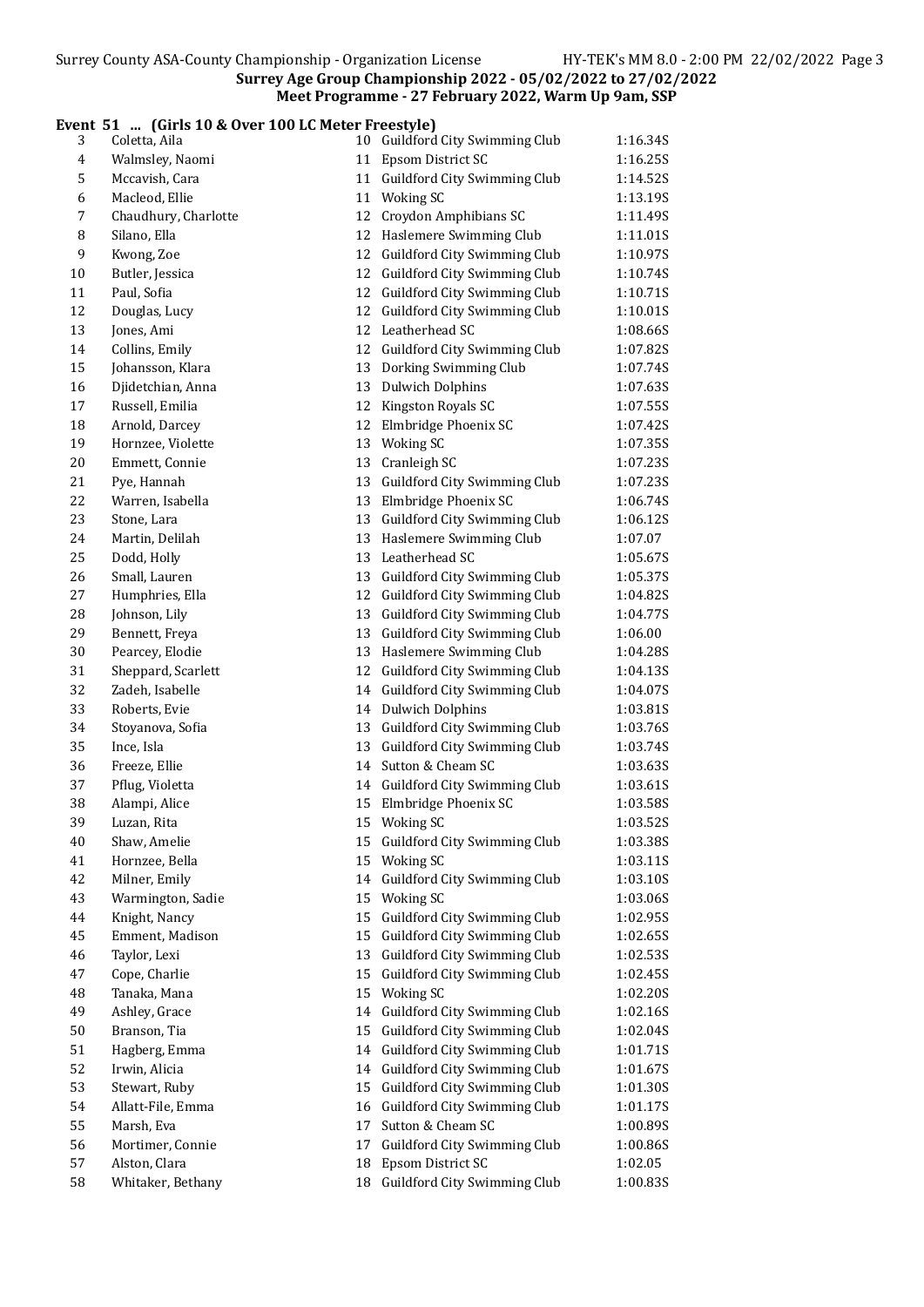#### Event 51 ... (Girls 10 & Over 100 LC Meter Freestyle)

| 59 | Ryan, Nicole        |    | 24 Guildford City Swimming Club | 1:00.66S |
|----|---------------------|----|---------------------------------|----------|
| 60 | Matthews, Tegan     |    | 14 Guildford City Swimming Club | 1:00.63S |
| 61 | Cipolletta, Louisa  | 15 | Elmbridge Phoenix SC            | 1:00.62S |
| 62 | Gamski, Stella      | 16 | Guildford City Swimming Club    | 1:00.57S |
| 63 | Gale, Tegan         |    | 14 Woking SC                    | 1:00.53S |
| 64 | Bridge, Elsa        | 15 | <b>Dulwich Dolphins</b>         | 1:00.35S |
| 65 | Callaghan, Isabelle | 21 | University of Surrey Swimming   | 1:00.30S |
| 66 | Barras, Lauren      |    | 16 Leatherhead SC               | 1:00.20S |
| 67 | Woolley, Anna       | 18 | Croydon Amphibians SC           | 1:01.39  |
| 68 | Howarth, Eloise     | 15 | Epsom District SC               | 1:00.15S |
| 69 | Moores, Charlotte   | 19 | Guildford City Swimming Club    | 1:00.12S |
| 70 | Fakkel, Charlotte   | 17 | Leatherhead SC                  | 59.90S   |
| 71 | Proctor, Lola       | 18 | Sutton & Cheam SC               | 59.90S   |
| 72 | Doring, Lucy        |    | 16 Dulwich Dolphins             | 59.85S   |
| 73 | Turan, Lara         |    | 16 Elmbridge Phoenix SC         | 59.81S   |
| 74 | Fente-Damers, Sara  | 17 | Elmbridge Phoenix SC            | 59.72S   |
| 75 | Tame, Charlotte     | 19 | Epsom District SC               | 59.54S   |
| 76 | Leonard, Darcy      |    | 14 Guildford City Swimming Club | 59.50S   |
| 77 | Jackson, Sophia     | 18 | Sutton & Cheam SC               | 59.46S   |
| 78 | King, Sophie        | 16 | <b>Woking SC</b>                | 59.29S   |
| 79 | Roberts, Lottie     | 15 | Guildford City Swimming Club    | 59.24S   |
| 80 | Young, Alice        |    | 14 Guildford City Swimming Club | 59.16S   |
| 81 | Eardley, Elena      |    | 16 Guildford City Swimming Club | 59.14S   |
| 82 | Ryan, Zoe           | 17 | Guildford City Swimming Club    | 58.77S   |
| 83 | Harmer, Jess        | 15 | Guildford City Swimming Club    | 58.60S   |
| 84 | Harris, Libby       | 18 | Leatherhead SC                  | 58.41S   |
| 85 | Griffiths, Pearle   | 19 | Guildford City Swimming Club    | 58.03S   |
| 86 | Pilgrim, Annabel    | 16 | Elmbridge Phoenix SC            | 57.24S   |
| 87 | Davies, Amy         |    | 20 Sutton & Cheam SC            | 55.60S   |

#### Event 52 Boys 10 & Over 200 LC Meter IM

|              | <b>Name</b>          |    | Age Team                        | <b>Seed Time</b> |
|--------------|----------------------|----|---------------------------------|------------------|
| $\mathbf{1}$ | Lee, Cillian         |    | 11 Farnham SC                   | 3:13.79S         |
| 2            | Wong, Cheuk          |    | 11 Sutton & Cheam SC            | 3:13.19S         |
| 3            | Noel, Thomas         | 11 | Farnham SC                      | 3:12.46S         |
| 4            | Dyer, Oscar          |    | 11 Elmbridge Phoenix SC         | 3:11.43S         |
| 5            | Brown, Xander        | 11 | Farnham SC                      | 3:10.40S         |
| 6            | Hutchinson, Joshua   |    | 11 Woking SC                    | 3:03.17S         |
| 7            | Van Zyl, Matthew     | 11 | Epsom District SC               | 3:02.69S         |
| 8            | Brittz, Finn         |    | 11 Elmbridge Phoenix SC         | 2:59.83S         |
| 9            | Young, Alex          | 12 | Leatherhead SC                  | 2:55.79S         |
| 10           | Hung, Rex            |    | 12 Guildford City Swimming Club | 2:55.22S         |
| 11           | Fung Hung, Rex       | 12 | Guildford City Swimming Club    | 2:55.22S         |
| 12           | Browne, Frederick    | 12 | Guildford City Swimming Club    | 2:54.79S         |
| 13           | Van Maaren, Nathan   | 13 | Epsom District SC               | 2:47.42S         |
| 14           | Fente-Damers, Victor | 13 | Elmbridge Phoenix SC            | 2:47.15S         |
| 15           | Evans, Stuart        | 13 | Sutton & Cheam SC               | 2:46.70S         |
| 16           | Backshall, Jake      | 13 | Wandsworth SC                   | 2:45.80S         |
| 17           | Robinson, Harry      |    | Kingston Royals SC              | 2:45.72S         |
| 18           | Pane, James          | 13 | <b>Dulwich Dolphins</b>         | 2:43.94S         |
| 19           | Hill, Ernest         | 13 | Wandsworth SC                   | 2:42.82S         |
| 20           | Henwood, Edward      | 13 | Wandsworth SC                   | 2:41.89S         |
| 21           | Duetoft, Frederik    | 13 | Leatherhead SC                  | 2:39.30S         |
| 22           | Melville, Thomas     | 13 | Guildford City Swimming Club    | 2:42.24          |
| 23           | Raga, Elijah         | 13 | <b>Dulwich Dolphins</b>         | 2:38.09S         |
| 24           | Holloway, Nicholas   |    | 14 Elmbridge Phoenix SC         | 2:35.52S         |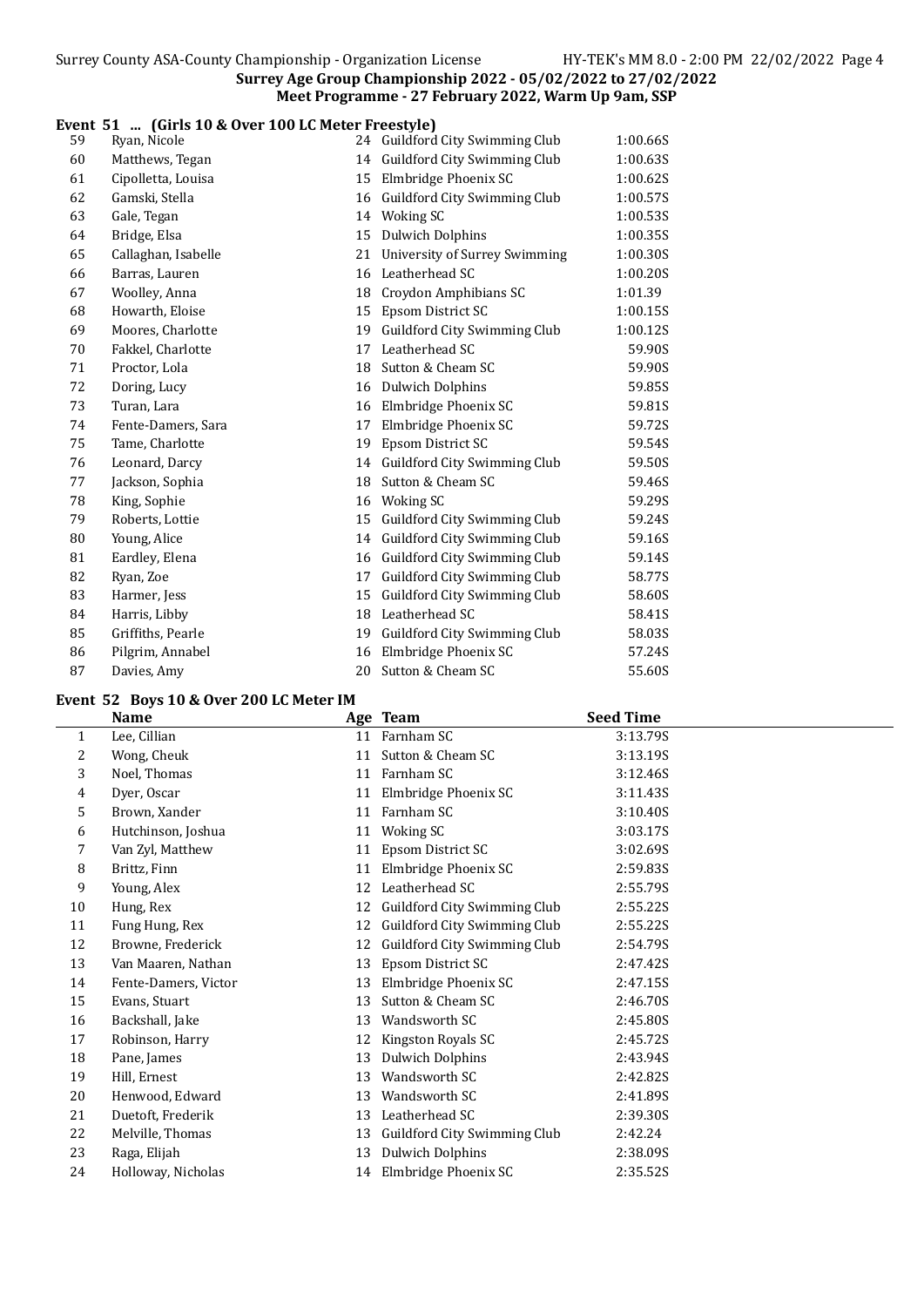#### Event 52 ... (Boys 10 & Over 200 LC Meter IM)

| 25       | Russo, Flavio           | 14 Guildford City Swimming Club  | 2:35.35S |
|----------|-------------------------|----------------------------------|----------|
| 26       | Lount, Thomas           | 14 Guildford City Swimming Club  | 2:35.32S |
| 27       | Moore, Matthew          | 14 Leatherhead SC                | 2:35.19S |
| 28       | Daffey, Anderson        | 14 Barnes SC                     | 2:35.11S |
| 29       | Freemantle, Oliver      | 14 Guildford City Swimming Club  | 2:35.09S |
| 30       | Welch, Harry            | 14 Guildford City Swimming Club  | 2:34.75S |
| 31       | Burkill, Joshua         | 13 Sutton & Cheam SC             | 2:37.14  |
| 32       | Jennings, Joe           | 14 Leander SC                    | 2:33.71S |
| 33       | Cheshire, Lucas         | 14 Leatherhead SC                | 2:33.45S |
| 34       | Linehan, Oliver         | 13 Guildford City Swimming Club  | 2:33.13S |
| 35       | Bello, Aquiles          | 14 Elmbridge Phoenix SC          | 2:32.99S |
| 36       | Antonelli, Matteo       | 14 Kingston Royals SC            | 2:32.94S |
| 37       | Fuller, Dylan           | 14 Guildford City Swimming Club  | 2:31.71S |
| 38       | Buxton, Sam             | 14 Guildford City Swimming Club  | 2:31.63S |
| 39       | Parry, James            | 15 Farnham SC                    | 2:31.39S |
| 40       | Lespiau-Curial, Adrien  | 15 Leander SC                    | 2:30.90S |
| 41       | Douglas, Fletcher       | 15 Sutton & Cheam SC             | 2:29.78S |
| 42       | Williams, Thomas        | 15 Guildford City Swimming Club  | 2:29.16S |
| 43       | Kelly, Jacob            | 15 Guildford City Swimming Club  | 2:28.68S |
| 44       | Chaudhury, Harry        | 14 Croydon Amphibians SC         | 2:28.57S |
| 45       | Richardson, Finlay      | 13 Guildford City Swimming Club  | 2:28.48S |
| 46       | Abdulhafiz, Rami        | 15 Dulwich Dolphins              | 2:28.04S |
| 47       | Robinson, Jack          | 14 Kingston Royals SC            | 2:27.99S |
| 48       | Ellender, Max           | 15 Dulwich Dolphins              | 2:27.52S |
| 49       | Morgan, Max             | 14 Wandsworth SC                 | 2:27.05S |
| 50       | Moore, Luke             | 15 Leatherhead SC                | 2:26.73S |
| 51       | Davies, Morgan          | 14 Guildford City Swimming Club  | 2:26.26S |
| 52       | Payton, Fin             | 16 Elmbridge Phoenix SC          | 2:26.17S |
| 53       | Lawrie, Alexander       | 15 Leander SC                    | 2:25.89S |
| 54       | Pettifer, Zak           | 16 Guildford City Swimming Club  | 2:25.78S |
| 55       | Bourne-Waterhouse, Noah | 16 Leatherhead SC                | 2:25.00S |
| 56       | Wey, Joe                | 15 Guildford City Swimming Club  | 2:23.94S |
| 57       | Clarke, Charlie         | 15 Guildford City Swimming Club  | 2:22.79S |
| 58       | Wilson, Daniel          | 16 Guildford City Swimming Club  | 2:22.53S |
| 59       | Ottey, Benjamin         | 16 Guildford City Swimming Club  | 2:22.33S |
| 60       | Readhead, Joseph        | 16 Guildford City Swimming Club  | 2:21.86S |
| 61       | Gayle, Christian        | 15 Guildford City Swimming Club  | 2:21.66S |
| 62       | Brett, Andrew           | 16 Guildford City Swimming Club  | 2:20.96S |
| 63       | Hicks, Dan              | 17 Guildford City Swimming Club  | 2:19.88S |
| 64       | Pickering, Jamie        | 16 Guildford City Swimming Club  | 2:19.26S |
| 65       | Fallon, Daniel          | 17 Epsom District SC             | 2:19.195 |
| 66       | Reeve, Nathaniel        | 16 Woking SC                     | 2:19.07S |
| 67       | Cinpoes, Pip            | 15 Kingston Royals SC            | 2:18.91S |
| 68       | Wrighting, Adam         | 19 University of Surrey Swimming | 2:16.99S |
| 69       | Orpin, Aidan            | 14 Sutton & Cheam SC             | 2:16.49S |
|          | Irvine, William         | 17 Sutton & Cheam SC             | 2:16.36S |
| 70<br>71 | Brooks, Maxwell         | 19 Dulwich Dolphins              |          |
|          | Ridgley, Samuel         | 18 Dulwich Dolphins              | 2:15.75S |
| 72<br>73 | Brockdorff, Felix       | 16 Guildford City Swimming Club  | 2:15.34S |
|          |                         |                                  | 2:14.92S |
| 74       | Christie, Justin        | 16 Leatherhead SC                | 2:14.22S |
| 75       | Malov, Filip            | 17 Sutton & Cheam SC             | 2:14.18S |
| 76       | Penney, Rohan           | 21 University of Surrey Swimming | 2:13.02S |
| 77       | Fente-Damers, Rafael    | 16 Elmbridge Phoenix SC          | 2:12.755 |
| 78       | Young, Michael          | 18 Guildford City Swimming Club  | 2:12.59S |
| 79       | Duetoft, Christian      | 17 Leatherhead SC                | 2:12.46S |
| 80       | Westhead, Zack          | 19 Farnham SC                    | 2:12.33S |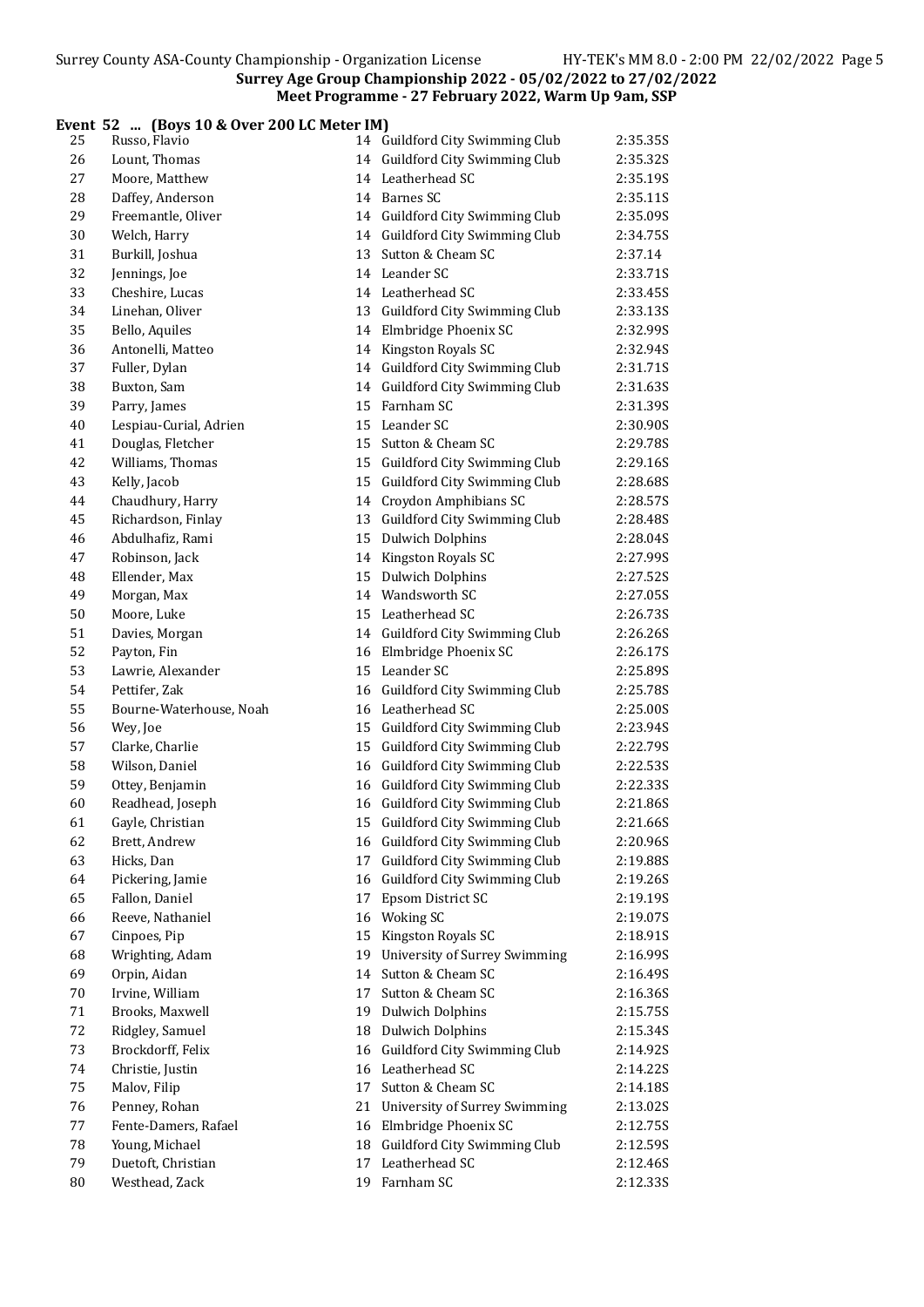|  |  | Surrey County ASA-County Championship - Organization License |
|--|--|--------------------------------------------------------------|
|  |  |                                                              |

|                                                                                               | Event 52 $\left(\frac{3}{2} - 10 \& 0.0001 \& 0.0001 \& 0.00001 \right)$ |  |                                 |          |  |
|-----------------------------------------------------------------------------------------------|--------------------------------------------------------------------------|--|---------------------------------|----------|--|
| 81                                                                                            | Morgan, Dominic                                                          |  | 17 Leatherhead SC               | 2:11.11S |  |
| 82                                                                                            | Wimble, Callum                                                           |  | 19 Guildford City Swimming Club | 2:09.77S |  |
| 83                                                                                            | Bartley, Joseph                                                          |  | 18 Sutton & Cheam SC            | 2:06.61S |  |
| Event 53 Girls 10 & Over 200 LC Meter Butterfly<br>Seed Time<br>Ago To <sub>3</sub> m<br>Name |                                                                          |  |                                 |          |  |

|              | <b>Name</b>            |    | Age Team                        | <b>Seed Time</b> |
|--------------|------------------------|----|---------------------------------|------------------|
| $\mathbf{1}$ | Selden, Eva            |    | $\overline{11}$ Woking SC       | 3:37.42          |
| 2            | Smith, Elise           |    | 12 Epsom District SC            | 3:31.56S         |
| 3            | Walmsley, Naomi        |    | 11 Epsom District SC            | 3:26.26S         |
| 4            | Parashkevova, Gabriela |    | 12 Sutton & Cheam SC            | 3:25.81S         |
| 5            | Owen, Evie             |    | 12 Woking SC                    | 3:22.75S         |
| 6            | Baker, Marnie          |    | 12 Epsom District SC            | 3:21.31S         |
| 7            | Butler, Jessica        |    | 12 Guildford City Swimming Club | 3:16.63S         |
| 8            | Gordon, Freya          |    | 13 Haslemere Swimming Club      | 3:15.29S         |
| 9            | Garner, Amelia         |    | 13 Leander SC                   | 3:14.59S         |
| 10           | Hornzee, Violette      |    | 13 Woking SC                    | 3:12.67S         |
| 11           | Burch, Aviella         |    | 13 Epsom District SC            | 3:11.58S         |
| 12           | Johnson, Daisy         |    | 13 Guildford City Swimming Club | 3:10.95S         |
| 13           | Mccavish, Cara         |    | 11 Guildford City Swimming Club | 3:10.71S         |
| 14           | Macleod, Ellie         |    | 11 Woking SC                    | 3:14.38          |
| 15           | Martin, Delilah        |    | 13 Haslemere Swimming Club      | 3:11.16          |
| 16           | Stoyanova, Sofia       |    | 13 Guildford City Swimming Club | 3:04.62S         |
| 17           | Gill, Serena           |    | 13 Guildford City Swimming Club | 3:04.62S         |
| 18           | Giltrap, Sofia         |    | 13 Epsom District SC            | 3:03.88S         |
| 19           | Dodd, Holly            |    | 13 Leatherhead SC               | 3:03.87S         |
| $20\,$       | Lew, Freya             |    | 13 Sutton & Cheam SC            | 3:03.86S         |
| 21           | Small, Lauren          |    | 13 Guildford City Swimming Club | 3:02.72S         |
| 22           | Binding, Bea           |    | 13 Guildford City Swimming Club | 3:00.83S         |
| 23           | Humphries, Ella        |    | 12 Guildford City Swimming Club | 2:59.64S         |
| 24           | Rose, Izzy             |    | 13 Woking SC                    | 2:58.95S         |
| 25           | Raincock, Sienna       |    | 13 Leatherhead SC               | 2:58.93S         |
| 26           | Pearcey, Elodie        |    | 13 Haslemere Swimming Club      | 3:02.47          |
| 27           | Townsend, Isabelle     |    | 15 Woking SC                    | 2:53.35S         |
| 28           | Smith, Katie           |    | 16 Guildford City Swimming Club | 2:52.55S         |
| 29           | Hornzee, Bella         |    | 15 Woking SC                    | 2:52.37S         |
| 30           | Hartwell, Joely        | 17 | Woking SC                       | 2:52.06S         |
| 31           | Dalli, Manon           | 15 | Guildford City Swimming Club    | 2:55.42          |
| 32           | Emment, Madison        | 15 | Guildford City Swimming Club    | 2:51.87S         |
| 33           | Delgado, Veronica      |    | 16 Guildford City Swimming Club | 2:51.52S         |
| 34           | Beggs, Chloe           | 17 | Dorking Swimming Club           | 2:51.28S         |
| 35           | Bello, Ana Paula       |    | 14 Elmbridge Phoenix SC         | 2:50.72S         |
| 36           | Lambert. Lilly         |    | 13 Epsom District SC            | 2:49.79S         |
| 37           | Webb, Eve              |    | 14 Cranleigh SC                 | 2:49.54S         |
| 38           | Jackson, Ella          |    | 16 Haslemere Swimming Club      | 2:49.26S         |
| 39           | Roberts, Isobel        |    | 17 Dorking Swimming Club        | 2:48.25S         |
| 40           | Muller, Kara           |    | 16 Guildford City Swimming Club | 2:48.21S         |
| 41           | Askew, Lauren          |    | 15 Dorking Swimming Club        | 2:47.46S         |
| 42           | Parker, Lexi           |    | 14 Epsom District SC            | 2:47.38S         |
| 43           | Simons, Robin          |    | 15 Guildford City Swimming Club | 2:47.00S         |
| 44           | Elwell, Rhiannon       |    | 17 Dorking Swimming Club        | 2:46.92S         |
| 45           | Hurp, Olivia           |    | 16 Guildford City Swimming Club | 2:45.25S         |
| 46           | Taylor, Charlotte      |    | 16 Dulwich Dolphins             | 2:48.48          |
| 47           | Hayers, Sophie         |    | 17 Dorking Swimming Club        | 2:44.91S         |
| 48           | Griffin, Lilia         |    | 16 Haslemere Swimming Club      | 2:47.75          |
| 49           | Rudakevich, Evangeline |    | 16 Barnes SC                    | 2:43.62S         |
| 50           | Bailey, Annabel        |    | 15 Woking SC                    | 2:42.71S         |